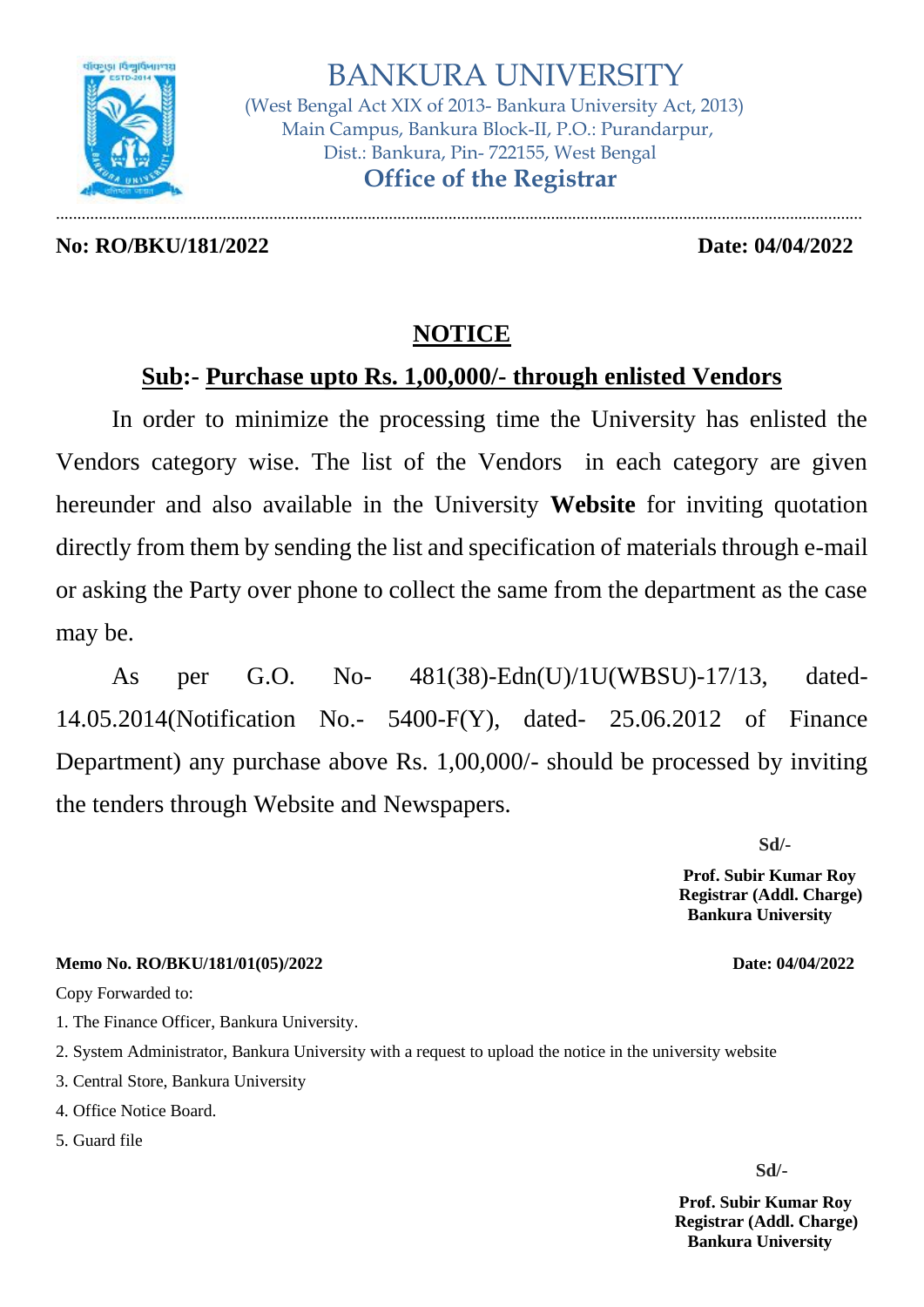**Final list of Enlisted suppliers for the Financial years 2021-2022 & 2022-2023 [Stationery & Office Materials (Category-1)]**

| Sl.            | <b>Party Name</b>           | <b>Type</b> | Contact person & phone     | <b>Address</b>        | <b>Remarks</b> |
|----------------|-----------------------------|-------------|----------------------------|-----------------------|----------------|
| N <sub>0</sub> |                             |             | no.                        |                       |                |
| 01             | Jadavpur Wholesale          | <b>New</b>  | Somnath Mondal             | 140, Kanungo          |                |
|                | Consumers' Co-              |             | 9038531431, 2430-          | Park, Garia, Kolkata  |                |
|                | opertive Society Ltd.       |             | 5098/1140, email-          | $-700084.$            |                |
|                |                             |             | jadavpurwsconscoopsoc@     |                       |                |
|                |                             |             | gmail.com                  |                       |                |
| 02             | <b>Flashico Instruments</b> | <b>New</b>  | Santanu Ray                | 17/B, Dewanjee        |                |
|                |                             |             | 9674513440,9330414789,     | Street, $P.O + P.S -$ |                |
|                |                             |             | Fax No. $-033-22119853$    | Rishra, Dist-         |                |
|                |                             |             | email-                     | Hooghly, Pin-         |                |
|                |                             |             | santanuray $09@$ gmail.com | 712248.               |                |
| 0 <sub>3</sub> | <b>Future Educare</b>       | <b>New</b>  | Mr. Krishna Kumar          | 250A, 84 & 85, G.T.   |                |
|                | Pvt.Ltd.                    |             | Agarwal, Mr. Subham        | Road Liluah Howrah    |                |
|                |                             |             | Agarwal, 9836060495,       | (Shree Hanuman        |                |
|                |                             |             | email-                     | <b>Bhakt Mandal</b>   |                |
|                |                             |             | kka@futureeducare.in       | Industrial Complex)   |                |
|                |                             |             |                            | $-711204.$            |                |

# **BANKURA UNIVERSITY**

**Final list of Enlisted suppliers for the Financial years 2021-2022 & 2022-2023**

| [Electrical, Hard Wares and Allied items (Category-2)] |                                                                             |  |               |                              |                |
|--------------------------------------------------------|-----------------------------------------------------------------------------|--|---------------|------------------------------|----------------|
| Sl.                                                    | <b>Address</b><br><b>Party Name</b><br><b>Type</b><br><b>Contact person</b> |  |               |                              | <b>Remarks</b> |
| N <sub>0</sub>                                         |                                                                             |  | & phone no.   |                              |                |
| 01                                                     | Sree Krishna Traders   New                                                  |  | Raj Kumar Sau | Haur, $P.O - Dumdan$ , $P.S$ |                |
|                                                        |                                                                             |  | 8641053850,   | - Panskura, Dist. – Purba    |                |
|                                                        |                                                                             |  | 8116328892    | Medinipur, Pin - 721152.     |                |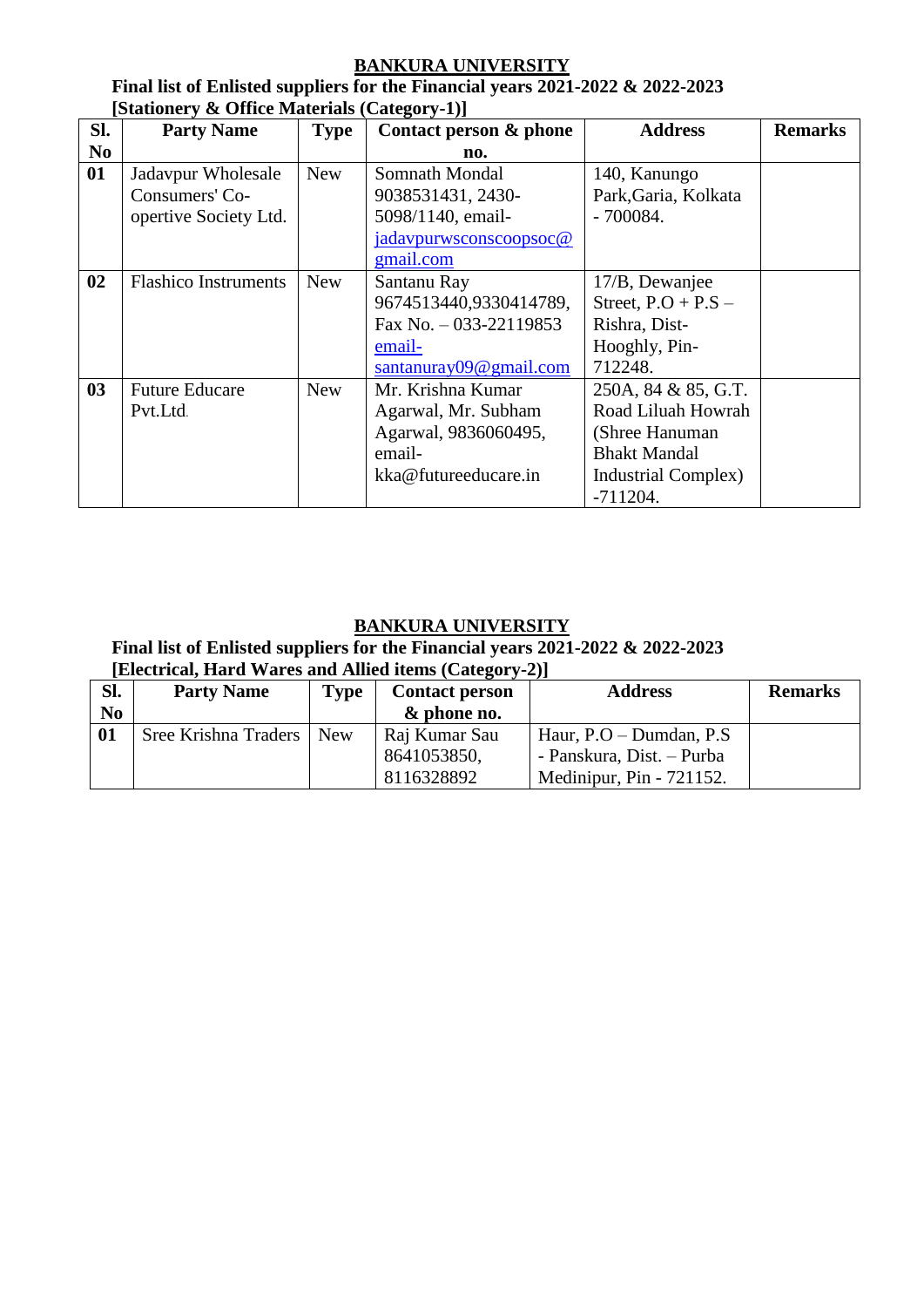#### **Final list of Enlisted suppliers for the Financial years 2021-2022 & 2022-2023 [Chemicals and Glass wares (Category-3)]**

| Sl.<br>No | <b>Party Name</b>                        | <b>Type</b> | Contact person & phone no.                                                                                                                                     | <b>Address</b>                                                                                                          | <b>Remarks</b> |
|-----------|------------------------------------------|-------------|----------------------------------------------------------------------------------------------------------------------------------------------------------------|-------------------------------------------------------------------------------------------------------------------------|----------------|
| 01        | M/S<br>A.K.Chowdhury                     | <b>New</b>  | Asim Chowdhury<br>8927743838, 9647969772, email-<br>santachow1234@gmail.com                                                                                    | 205 G. T. Road, Burdwan<br>-713101 (Near LIC<br>Office) Br.No. -1 &<br>Sukanta Nagar, Police<br>Line, Burdwan - 713103. |                |
| 02        | <b>Utsav Agency</b>                      | <b>New</b>  | <b>Avik Bose</b><br>9434119370,8436492093,email-<br>ab.utsavagency@yahoo.co.in,<br>utsavagency@gmail.com                                                       | Barmanikpur (Jorapukur),<br>Dist-Paschim Medinipur,<br>Pin-721101.                                                      |                |
| 03        | Scientific House                         | <b>New</b>  | Dhananjay Rai, Mahendar Rai, 033-<br>22196937/22198542,<br>9831446608,6289368671, email -<br>scientifichouse.2000@gmail.com,a<br>mitjindal.2007@rediffmail.com | 38, College Street 1st<br>Floor, Kolkata -700073.<br>(Opp. Medical College<br>Hospital Gate No.-2)                      |                |
| 04        | Sree Krishna<br><b>Traders</b>           | <b>New</b>  | Raj Kumar Sau<br>8641053850, 8116328892                                                                                                                        | Haur, P.O - Dumdan, P.S.<br>- Panskura, Dist. - Purba<br>Medinipur, Pin - 721152.                                       |                |
| 05        | Quest<br>Chemicals                       | <b>New</b>  | Surajit Chowdhury<br>9830504644, 7001831177<br>Email-<br>surajit.chowdhury072@gmail.com                                                                        | 29/12E, Naskar Para<br>Road, P.O - Paschim<br>Putiary, Kolkata - 700041                                                 |                |
| 06        | Sourav's<br>Scientific<br>Company        | <b>New</b>  | Sourav Choudhury<br>6296374791, 9749774920<br>Email-<br>souravsscientificcompany@gmail.c<br>om                                                                 | Vill - Bondalhati,<br>P.O-Radhamohanpur                                                                                 |                |
| 07        | Flashico<br>Instruments                  | <b>New</b>  | Santanu Ray<br>9674513440,9330414789, Fax No.<br>$-033-22119853$ email-<br>santanuray09@gmail.com                                                              | 17/B, Dewanjee Street,<br>$P.O + P.S - Rishra, Dist-$<br>Hooghly, Pin-712248.                                           |                |
| 08        | Sigma Scientific                         | <b>New</b>  | Pulak Kumar Sil<br>9434475690,9474546524<br>Email-<br>sigmascientific2000@gmail.com                                                                            | Sigma Scientific<br>4/8 Deshbandhu Nagar,<br>Durgapur $-4$ , Paschim<br>Bardhaman, Pin - 713204                         |                |
| 09        | <b>Ruby Chemicals</b><br>and Instruments | <b>New</b>  | Deep Chakraborty<br>8373891657<br>Email-rubychemicalsi@gmail.com                                                                                               | Palbari (Ganapati Nagar)<br>near Shitala Mandir<br>Midnapore, Paschim<br>Medinipur, Pin - 721101                        |                |
| 10        | M/s.<br>Chakraborty<br><b>Brothers</b>   | <b>New</b>  | Sabuj Chakraborty<br>9434958443,<br>Email-chakrabortyb65@gmail.com                                                                                             | Central Bus Stand (Burge<br>Town) Midnapore, Dist. -<br>Paschim Medinipur, Pin -<br>721101                              |                |
| 11        | Chaulia<br>Equipments $\&$<br>Chemicals  | <b>New</b>  | Khokon Chandra Chaulia<br>9434341238,8159003142,<br>Email-<br>chaulia_chemicals@rediffmail.com<br>/chemchaulia@gmail.com                                       | Ganapatinagar,<br>Midnapore, P.S -<br>Kotwali, Dist. - Paschim<br>Medinipur, Pin - 721101                               |                |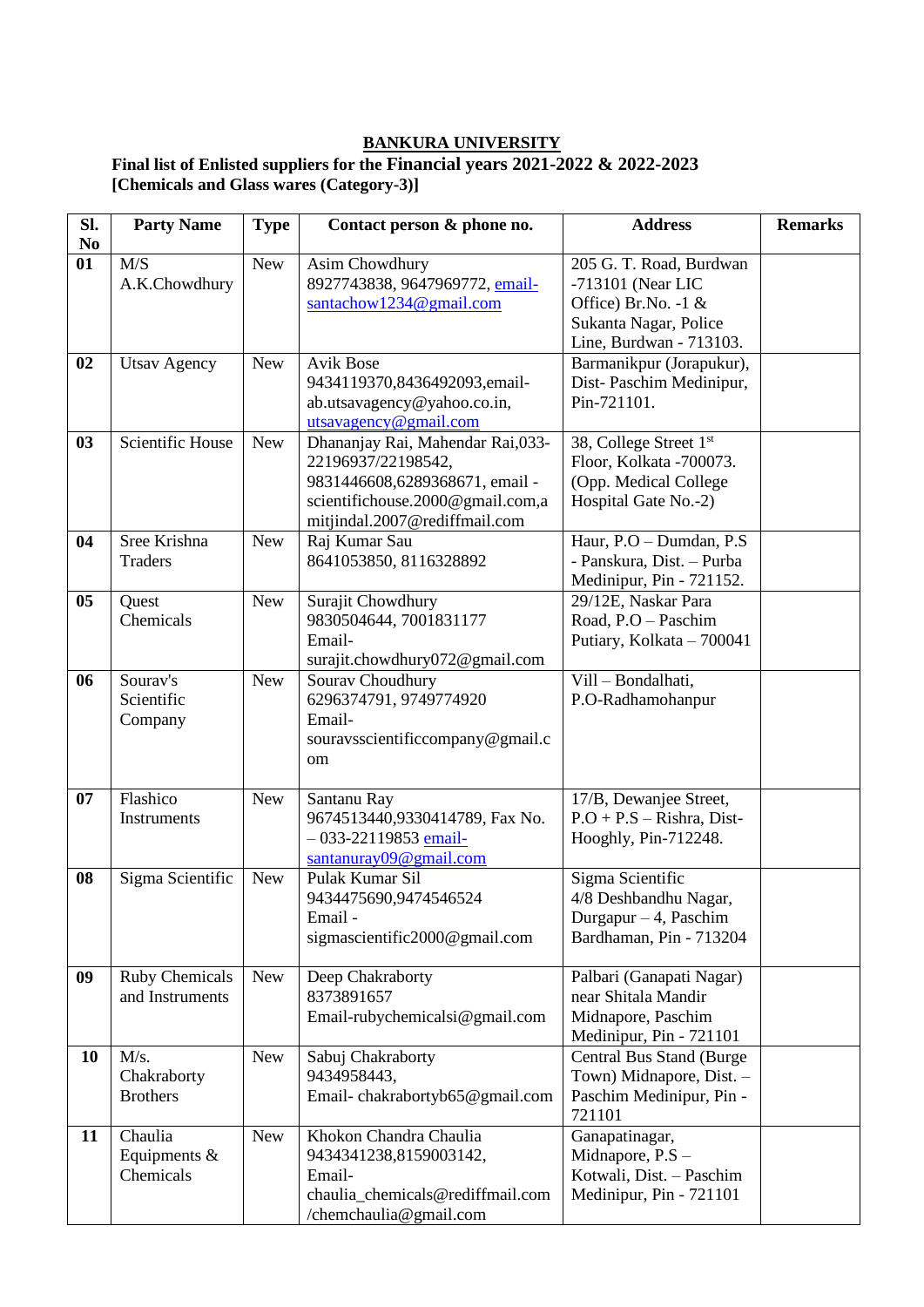## **Final list of Enlisted suppliers for the Financial years 2021-2022 & 2022-2023 [Computers and Peripherals (Category-4)]**

| SI.            | $($ Cancgory $\neg$<br><b>Party Name</b> | <b>Type</b> | Contact person & phone                                                                                                              | <b>Address</b>                                                                                                                                   | <b>Remarks</b> |
|----------------|------------------------------------------|-------------|-------------------------------------------------------------------------------------------------------------------------------------|--------------------------------------------------------------------------------------------------------------------------------------------------|----------------|
| N <sub>0</sub> |                                          |             | no.                                                                                                                                 |                                                                                                                                                  |                |
| 01             | <b>Multi Tech Solutions</b>              | <b>New</b>  | Pratip Neogy<br>0343-2542727<br>9734201451, 9434123663<br>Email-<br>pratip.neogy@mtstech.co.in(<br>Off.),<br>pratip.neogy@gmail.com | UCP-036, Bengal<br>Ambuja Housing<br>Complex, Room No.<br>1, Ground Floor, City<br>Centre, Durgapur -<br>$713216$ , Dist. -<br>Paschim Bardhaman |                |
| 02             | The Computer Bazaar                      | <b>New</b>  | Malay Bikash Sikdar<br>0343-2588118/2181,<br>9434003726,9851772291,<br>Email-<br>malay.tcb@gmail.com,<br>mbs.tcb@gmail.com          | Kamalpur Plot,<br>Benachity, Durgapur -<br>713213                                                                                                |                |
| 03             | <b>Green Earth</b><br>Technologies       | <b>New</b>  | Joydeep Roychaudhuri<br>8777358851,9477460730,<br>9831165350, Email-<br>into@getechnologics.in                                      | 27T, Balaram Ghosh<br>Street, Kolkata -<br>700004                                                                                                |                |
| 04             | <b>Smart Tech</b>                        | <b>New</b>  | Sudip Brahmachary<br>9614912498, Email-<br>smarttechbankura@gmail.co<br>m                                                           | 194/1, Nutanganj,<br>Bankura, Pin - 722101                                                                                                       |                |
| 05             | <b>Jupiter Computers</b>                 | <b>New</b>  | Mr. Nirmal Sen<br>9830236256, 9433009375,<br>033-24296666, Email-<br>admin@jupitercomputers.in                                      | 45A/1 Central Road,<br>Jadavpur, Kolkata-<br>700032                                                                                              |                |
| 06             | Roy Industry                             | <b>New</b>  | Mr. Joydeb Roy<br>9434130466, 9735559900,<br>Email-<br>roy.industry@rediffmail.com                                                  | Rampur,<br>Chotokalitala, P.O +<br>P.S - Bankura, Dist. -<br>Bankura, Pin - 722101                                                               |                |

#### **BANKURA UNIVERSITY**

# **Final list of Enlisted suppliers for the Financial years 2021-2022 & 2022-2023 [Printing job including binding (Category-5)]**

| SI.            | <b>Party Name</b> | <b>Type</b> | Contact person & phone      | <b>Address</b>            | <b>Remarks</b> |
|----------------|-------------------|-------------|-----------------------------|---------------------------|----------------|
| N <sub>0</sub> |                   |             | no.                         |                           |                |
| 01             | Imex              | <b>New</b>  | Sonjog Das                  | Chhaya Nir, Pranaba       |                |
|                |                   |             | 8981209053, 7407579877,     | Nanda Pally West, P.O.    |                |
|                |                   |             | Email-                      | - Kenduadihi, Dist. -     |                |
|                |                   |             | sanjogdass@gmail.com        | <b>Bankura</b>            |                |
| 02             | Giri Printers     | <b>New</b>  | Mr. Parimal Giri            | Khasjungle,               |                |
|                |                   |             | 03222-276286, 9434005458,   | Keranichati Abash,        |                |
|                |                   |             | giriprinters.mid@gmail.com  | Paschim Medinipur,        |                |
|                |                   |             |                             | $Pin - 721102$            |                |
| 03             | <b>Trade Made</b> | <b>New</b>  | Mr. Shiva Prasad Chatterjee | 475, S. N. Banerjee       |                |
|                |                   |             | 9230542661, 9433015569      | Road, $Block - C$ , Road  |                |
|                |                   |             |                             | $No. - 17$ , Ward No. $-$ |                |
|                |                   |             |                             | $32, P.O - Sodyur, P.S$   |                |
|                |                   |             |                             | - Ghola, North 24 Pgs,    |                |
|                |                   |             |                             | Kolkata - 110             |                |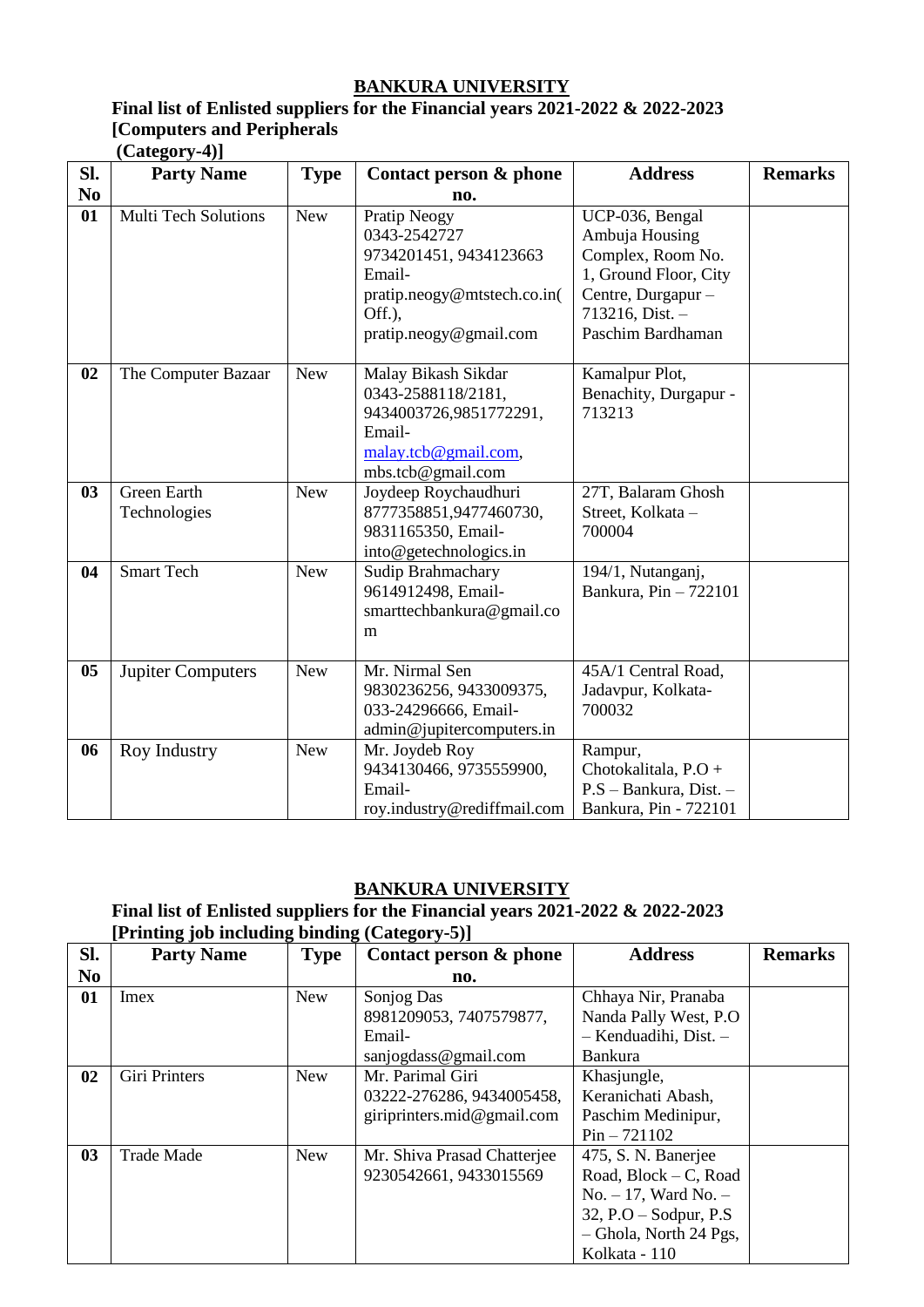#### **Final list of Enlisted suppliers for the Financial years 2021-2022 & 2022-2023 [Scientific Instruments/Equipment (Category-6)]**

| SI.            | <b>Party Name</b>                      | <b>Type</b> | Contact person & phone no.                                                                                                                                    | <b>Address</b>                                                                                             | <b>Remarks</b> |
|----------------|----------------------------------------|-------------|---------------------------------------------------------------------------------------------------------------------------------------------------------------|------------------------------------------------------------------------------------------------------------|----------------|
| N <sub>0</sub> |                                        |             |                                                                                                                                                               |                                                                                                            |                |
| 01             | Sree Krishna<br><b>Traders</b>         | <b>New</b>  | Raj Kumar Sau<br>8641053850, 8116328892                                                                                                                       | Haur, P.O - Dumdan,<br>P.S - Panskura, Dist. -<br>Purba Medinipur, Pin -<br>721152.                        |                |
| 02             | Ika India Private<br>Limited           | <b>New</b>  | Govind Padmanabhan<br>8026253900                                                                                                                              | 814/475, Survey No.<br>129/1, Mysuru Road,<br>Kengeri, Bengaluru -<br>560060                               |                |
| 03             | Scientific House                       | <b>New</b>  | Dhananjay Rai, Mahendar Rai,<br>033-22196937/22198542,<br>9831446608,6289368671, email -<br>scientifichouse.2000@gmail.com,a<br>mitjindal.2007@rediffmail.com | 38, College Street 1st<br>Floor, Kolkata -700073.<br>(Opp. Medical College<br>Hospital Gate No.-2)         |                |
| 04             | <b>Utsav Agency</b>                    | <b>New</b>  | <b>Avik Bose</b><br>9434119370,8436492093,email-<br>ab.utsavagency@yahoo.co.in,<br>utsavagency@gmail.com                                                      | Barmanikpur<br>(Jorapukur), Dist-<br>Paschim Medinipur,<br>Pin-721101.                                     |                |
| 05             | Toshvin<br>Analytical Pvt.<br>Ltd.     | <b>New</b>  | Mr. Tarun Kumar Giri<br>9432590913, Email-<br>tarungiri@toshvin.com                                                                                           | 103, S. J. House,<br><b>Sitaram Mills</b><br>Compound, N.M. Joshi<br>Marg, Lower Parel,<br>Mumbai - 400011 |                |
| 06             | Sourav's<br>Scientific<br>Company      | <b>New</b>  | Sourav Choudhury<br>6296374791, 9749774920<br>Email-<br>souravsscientificcompany@gmail.c<br>om                                                                | $\overline{\text{Vil}}$ l - Bondalhati,<br>P.O-Radhamohanpur<br>Dist. - Bankura, Pin -<br>722207           |                |
| 07             | Chaulia<br>Equipments $&$<br>Chemicals | <b>New</b>  | Khokon Chandra Chaulia<br>9434341238,8159003142,<br>Email-<br>chaulia_chemicals@rediffmail.com<br>/chemchaulia@gmail.com                                      | Ganapatinagar,<br>Midnapore, P.S -<br>Kotwali, Dist. -<br>Paschim Medinipur, Pin<br>$-721101$              |                |
| 08             | Frontline<br>Technologies              | <b>New</b>  | Sambhu Nath Chakraborty<br>9831937838, 9681029815, Email-<br>frontlinebally@gmail.com,<br>frontline-bally@yahoo.com                                           | Nischinda, Ghoshpara<br>(Bally), Howrah -<br>711227                                                        |                |
| 09             | Flashico<br>Instruments                | <b>New</b>  | Santanu Ray<br>9674513440,9330414789, Fax No.<br>$-033-22119853$ email-<br>$s$ antanuray $09@$ gmail.com                                                      | 17/B, Dewanjee Street,<br>$P.O + P.S - Rishra$ ,<br>Dist-Hooghly, Pin-<br>712248.                          |                |